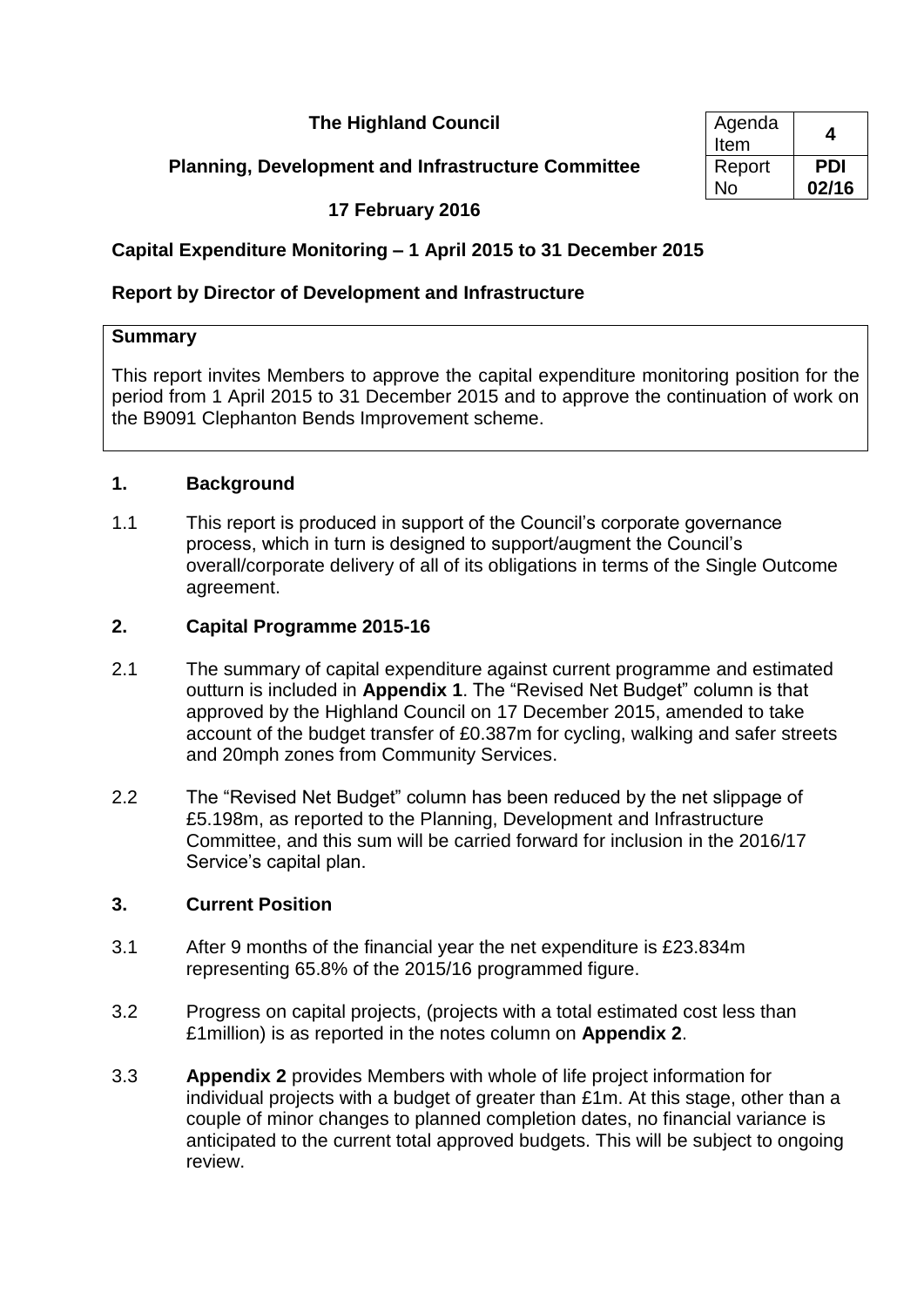# **4. Estimated Outturn and Variances**

- 4.1 The projected outturns for net expenditure is £37.113m leading to a net variance of £0.878m. The net variance is represented by slippage of £2.203m, accelerated expenditure of £2.023m, and a net overspend on projects of £1.058m.
- 4.2 The major overspends are at Stromeferry (£0.526m) for ongoing stabilisation works to the rockface, additional works to the retaining wall at Achnasheen (£0.165m), and an anticipated compensation payment due on the South West Inverness Storm Relief Channel (£0.353m). The overall Service capital programme will have to be adjusted to take account of these net overspends. Proposals on how these overspends will be funded will be brought back to Committee, and will be reported as part of the capital outturn report for 2015/16.

#### **5. Major Issues**

#### 5.1 Distribution of the Flooding Component of the General Capital Grant 2016 – 17

Following publication of the Flood Risk Strategy by SEPA in December, the Scottish Government have written to confirm that an intervention rate for Flood Alleviation schemes is 80% and have also confirmed that 42 schemes have been approved for the first 6 year funding cycle to 2022. The approved list includes three schemes in Highland namely, Smithton and Culloden, Caol, and Drumnadrochit. The Scottish Government sought estimated funding profiles for these schemes, but confirmed that, at this time, no decision has been taken as to when scheme costs are considered fixed for grant purposes.

#### 5.2 B9091 Clephanton Bends Improvement

5.2.1 This project has been identified in the capital programme since 2012. An allocation of £0.675m was made in the Minor Roads Improvements category within the current three year capital plan 2015-18, allocated by year as follows:

| 2015/16 | $£0.040m$ (design)     |
|---------|------------------------|
| 2016/17 | £0.610m (construction) |
| 2017/18 | £0.025m (retention)    |

- 5.2.2 The Scheme Assessment has now been completed. After consideration of a "do minimum" and a further four options against the Scheme Objectives and the Engineering, Environmental and Economic factors, a preferred alignment has been selected. Details are included in **Appendix 3**. The approval of the Committee to continue work on the project with the following actions is sought:
	- to proceed with a planning application;
	- to proceed with detailed design; and
	- to proceed with procurement of a works contractor to enable construction works can be completed with 2016/17.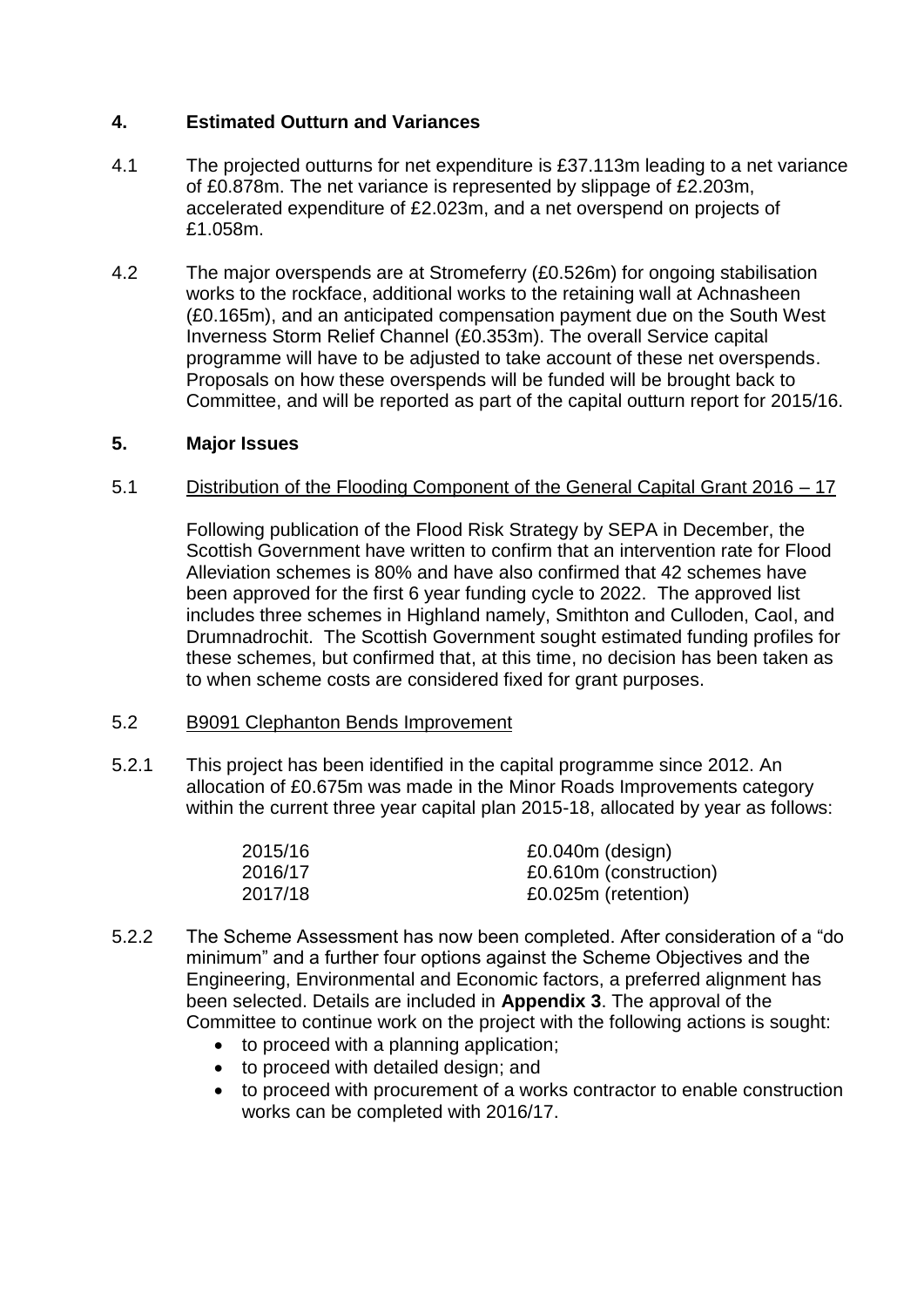### **6. Projects Updates**

#### 6.1 Inverness West Link

The enabling works contract – to undertake tree felling and statutory undertakers diversion, is progressing well. The only outstanding works to complete is the new water-main constructed by Morrison Construction on behalf of Scottish Water. This water-main will be complete prior to Stage 1 commencing on site. Tenders have been invited for Stage 1 (Dores Road to the A82) and the Canal Parks Enhancement – the tender return date is the 17 February 2016. Works are programmed to start in Spring – with works in the River programmed for the July to October construction window. Stage 2 (additional swing bridge) will be phased for construction following the relocation of the Golf Course.

#### 6.2 Inshes Roundabout

Tenders for the flaring works at Inshes Junction, to improve capacity, have been returned. The tenders are being considered. Design work is progressing on the 'three lanes' over Inshes overbridge – which is technically feasible without major bridge strengthening works. A decision on whether to progress this will be taken to Committee following further dialogue with Transport Scotland over the A9/A96 Connectivity study (East Link). Traffic modelling work is progressing with close liaison with Transport Scotland, with the aim to establish the most effective Inshes junction layout.

#### 6.3 Kinnairdie Link Road

Stage 1 – County Buildings Junction is progressing with the works being undertaken by Pat Munro Ltd. These works have dictated significant traffic diversions which have not caused significant problems or complaints. Works have been delayed due to unchartered services and unforeseen ground conditions but are programmed to be complete in March. Land negotiations have been concluded with the land owner of the flood attenuation proposals, and these works will be undertaken prior to the main roadworks to gain the flood attenuation benefit. To align with the capital budgets the flood attenuation work is programmed for 2017, with the main roadworks commencing in 2018.

#### 6.4 Muir of Ord Railway Bridge

Construction works on the replacement bridge started in November 2015, with the contract being awarded to George Leslie Ltd. Works are progressing very well and are currently ahead of programme following very good coordination and liaison with Network Rail. Works are programmed to be completed early 2017.

#### 6.5 Ruthven (Spey) Bridge

The works were formally opened in November 2015, following a successful construction programme, completed under budget, and with just a 6 week closure of the bridge. The highlight of the construction was a time capsule dating from 1894 found during construction, a new time capsule was included in the replacement bridge, the contents being supplied by children from Kingussie Primary School.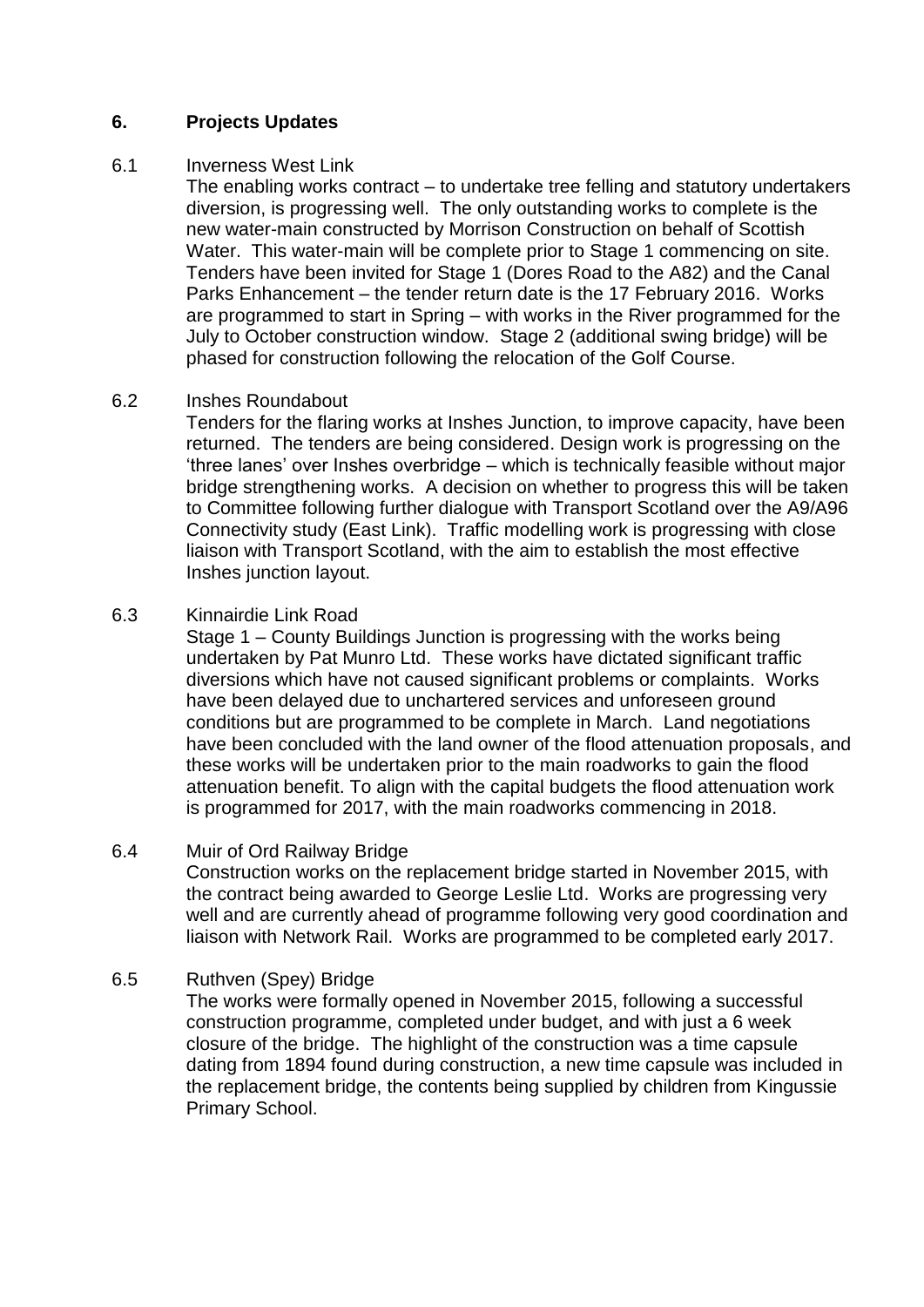# 6.6 B9090 White Bridge, Cawdor

Following confirmation of funding in November, design work is progressing. Topographic surveys and public utility details have been obtained. Environmental surveys are ongoing, but further surveys for bats, badgers, otter, red squirrel and birds are required. Statutory consultations are underway and this includes Historic Environment Scotland due to the existing structure being listed. The bridge is programmed to be operational in 2018. Community Services has progressed the 18T weight restriction.

### 6.7 Torvean Golf Course

The design for the golf course is nearing completion, and tenders are programmed to be issued in March. This is a slight delay to the original programme, but is not critical as there still remains sufficient time for the works to be completed, and the course to be established to the original programme. Slippage has occurred as resources were focussed on the tender process on Stage 1 of the West Link where any slippage is more critical, due to the need to construct the river bridge temporary works, starting in July and completed in October due to the environmental sensitivity of the River.

#### 6.8 Canal Parks Enhancement

An International Rugby Board standard artificial pitch, regrading two grass pitches and clubhouse with car and bus parking was included in the West Link Stage 1 tender, to be returned on the 17 February 2016. The works were included as one contract with the West Link Stage 1, due to the interrelationship in the construction areas, and the mitigation and coordination works needed to minimise the impact on the Rugby Club, and their training and match fixtures.

# 6.9 River Ness Flood Scheme

The final construction work, the Young Street/Bridge Street junction was completed late October 2015, to ensure there were no traffic restrictions during the Christmas trade period. Parking on Huntly Street has again been reviewed with proposed changes agreed at the City of Inverness Area Committee to remove some of the reintroduced parking due to conflicts with pedestrians and cyclists. SUSTRANS funding for cycle facilities on Huntly Street has been confirmed.

#### 6.10 Wick Office

All staff have now occupied the new office building. Remedial works are being carried out to the basement waterproofing system. The contractor has redesigned the external façade stone cladding and it is anticipated the works to replace this will be during June to August 2016.

#### 6.11 Fort William Office Rationalisation

Project is now out to tender and due back mid-February 2016. Discussions are underway with potential project partners. Works are scheduled to start early 2016/17 and should be completed in Autumn 2017.

### 6.12 Kingussie Office Rationalisation Work is ongoing and is due for completion in July 2016. Slight delay has been caused because of additional repairs to roof requiring a reapplication for listed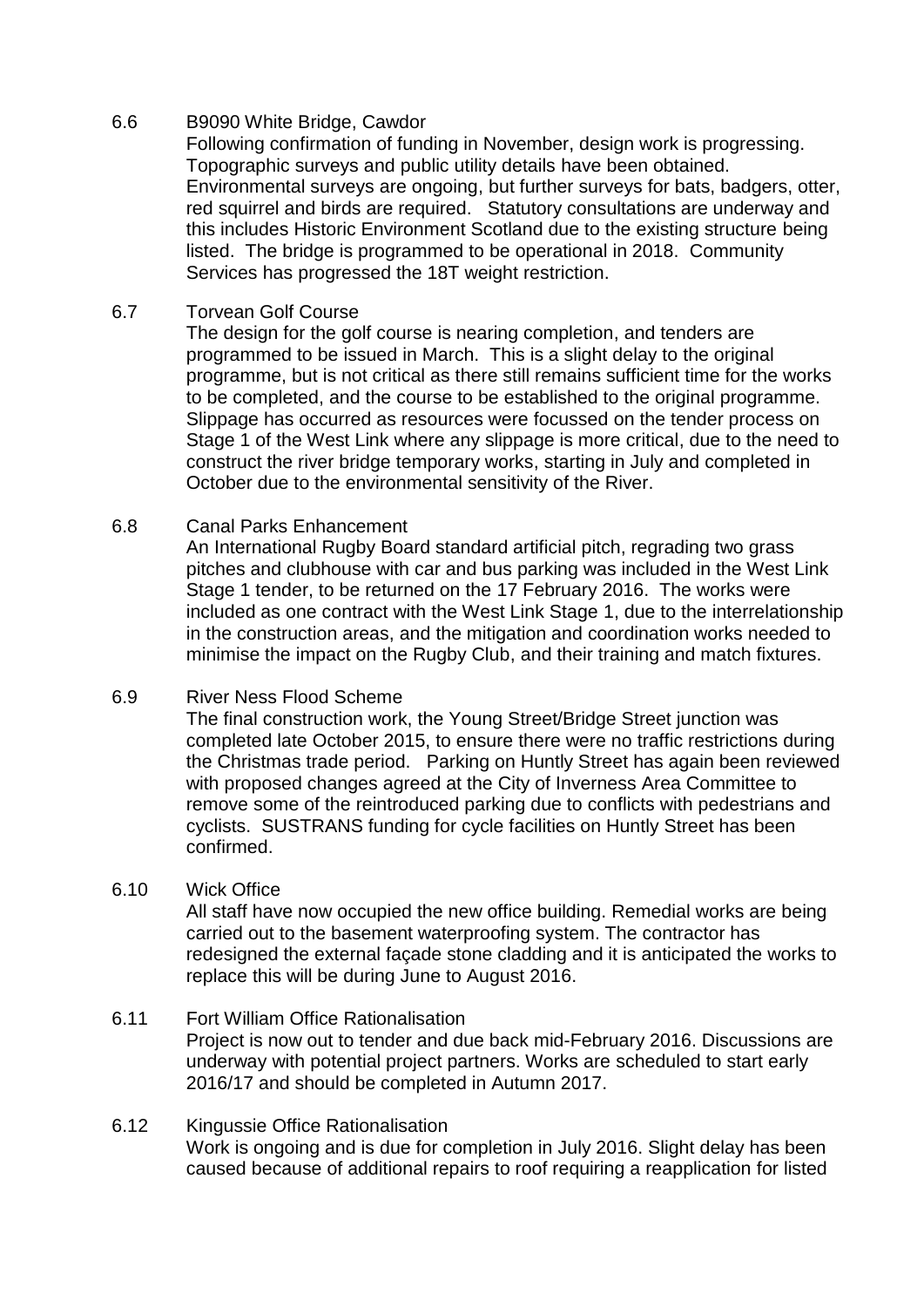building consent.

# **7. Implications**

- 7.1 Resource implications are discussed in the report.
- 7.2 There are no legal, equalities, climate change/carbon clever, risk, Gaelic and rural implications arising as a direct result of this report.

#### **Recommendations**

Members are invited to approve:

- the capital expenditure monitoring position for the period 1 April 2014 to 31 December 2015; and
- the continuation of work on the B9091 Clephanton Bends Improvement scheme.

| Designation:              | Director of Development and Infrastructure                                         |
|---------------------------|------------------------------------------------------------------------------------|
| Date:                     | 8 February 2016                                                                    |
| Author:                   | Mike Mitchell, Service Finance Manager                                             |
| <b>Background Papers:</b> | Monitoring Statements 31/12/15 and the Highland<br><b>Council Financial Ledger</b> |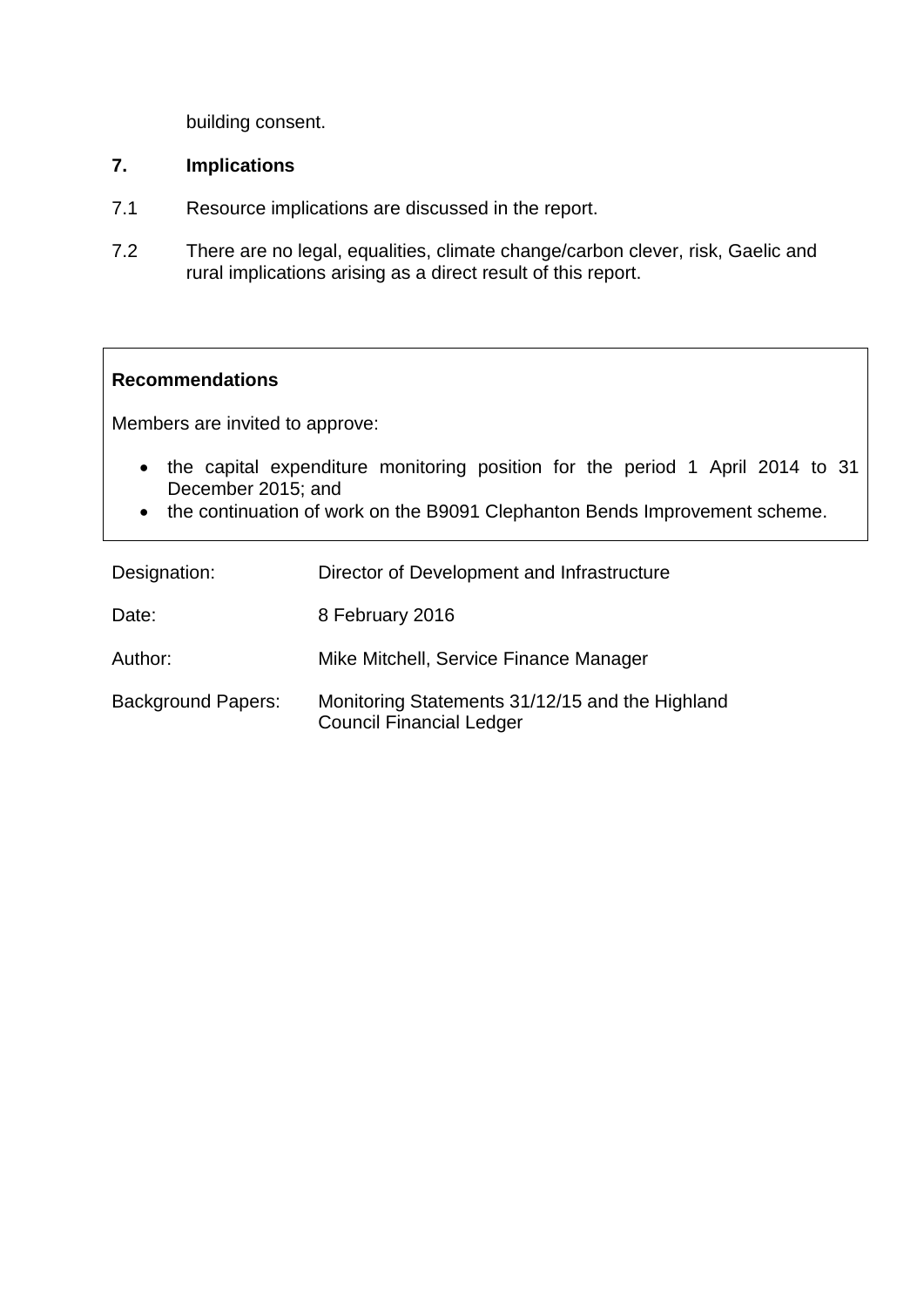| THE HIGHLAND COUNCIL                                                     |                   |                   |                      |                     |                              |                  | <b>APPENDIX 1</b>                                                                                                                                               |
|--------------------------------------------------------------------------|-------------------|-------------------|----------------------|---------------------|------------------------------|------------------|-----------------------------------------------------------------------------------------------------------------------------------------------------------------|
|                                                                          |                   |                   |                      |                     |                              |                  |                                                                                                                                                                 |
| MONITORING OF CAPITAL EXPENDITURE - 1ST APRIL 2015 TO 31ST DECEMBER 2015 |                   |                   |                      |                     |                              |                  |                                                                                                                                                                 |
| SERVICE: DEVELOPMENT & INFRASTRUCTURE SERVICES                           |                   |                   |                      |                     |                              |                  |                                                                                                                                                                 |
|                                                                          |                   |                   |                      |                     |                              |                  |                                                                                                                                                                 |
|                                                                          | Actual            | <b>Revised</b>    | Year End             | Year End            | (Slippage)/                  | Anticipated      | <b>COMMENTS</b>                                                                                                                                                 |
|                                                                          | <b>Net</b>        | <b>Net</b>        | <b>Estimated Net</b> | <b>Net</b>          | Acceleration                 | Year End         |                                                                                                                                                                 |
| <b>Project Description</b>                                               | Year to Date      | <b>Budget</b>     | Outturn              | Variance            | Net                          | (Under)/Over     |                                                                                                                                                                 |
|                                                                          | £000              | £000              | £000                 | £000                | £000                         | £000             |                                                                                                                                                                 |
|                                                                          |                   |                   |                      |                     |                              |                  |                                                                                                                                                                 |
| <b>ROADS AND BRIDGES</b>                                                 |                   |                   |                      |                     |                              |                  |                                                                                                                                                                 |
| <b>Major Road Improvements</b><br>The Inverness West Link                | 1,457             | 1,611             | 1,611                | $\mathbf{0}$        | 0                            | 0                |                                                                                                                                                                 |
| Inshes Roundabout                                                        | 70                | 300               | 300                  | $\mathbf 0$         | $\mathbf 0$                  | 0                |                                                                                                                                                                 |
| Kinnairdie Link Road, Dingwall (Incl Junction at County Buildings)       | 410               | 750               | 750                  | $\mathbf 0$         | $\mathbf{0}$                 | 0                |                                                                                                                                                                 |
|                                                                          |                   |                   |                      |                     |                              |                  |                                                                                                                                                                 |
|                                                                          |                   |                   |                      |                     |                              |                  | Site works commenced July 2015, Georope - works tender assessment £209K,                                                                                        |
| <b>Stromeferry Rockface</b>                                              | 724               | 224               | 750                  | 526                 | $\Omega$                     | 526              | works now complete tender final contractor payment certicicate £650K increase                                                                                   |
|                                                                          |                   |                   |                      |                     |                              |                  | due to Rock face inspections increasing scope during works, Network Rail BAPA<br>cost estimate £60K + design and supervision costs (estimate £40K) Outrun £750K |
|                                                                          |                   |                   |                      |                     |                              |                  | Reporting of Stage 2 Options Appraisal to aid Council decision on preferred route                                                                               |
|                                                                          |                   |                   |                      |                     |                              |                  | option. Ongoing consultation on funding with Transport Scotland. AECOM provide                                                                                  |
| A890 Stromeferry Bypass                                                  | 12                | 40                | 40                   | $\mathbf 0$         | $\bf{0}$                     | 0                | business case update in consultation with Transport Scotland (£40K est).                                                                                        |
|                                                                          |                   |                   |                      |                     |                              |                  | Consultation work to be complete by February 2016.                                                                                                              |
| Tower Road / Barn Church Road                                            | 514               | $\mathbf 0$       | $\mathbf 0$          | $\mathbf 0$         | $\mathbf 0$                  | 0                | Works complete 30th October 2015 forecast total £460k. No net cost to Council                                                                                   |
|                                                                          |                   |                   |                      |                     |                              |                  | (Developer - Hitrans, Sustrans funded)<br>Design to be complete by March-15. Works 2016/17 at no net cost to Council                                            |
| Grampian Road - Junction Improvements                                    | 4                 | $\mathbf 0$       | $\mathbf 0$          | $\mathbf 0$         | $\mathbf 0$                  | 0                | (Fully funded by Developer contributions)                                                                                                                       |
|                                                                          |                   |                   |                      |                     |                              |                  | Review prevoius preliminary design and prepare pre-application information for                                                                                  |
|                                                                          |                   |                   |                      |                     | 45                           | 0                | planning - Design team cost Est £90K. Issue a PSC contract for Environmental                                                                                    |
| A890 Balnacra to Lair                                                    | 70                | 75                | 120                  | 45                  |                              |                  | Statement (Est £45K - works complete by June 16, £25K spend by March 16). Re-                                                                                   |
|                                                                          |                   |                   |                      |                     |                              |                  | survey of ground levels £5K.                                                                                                                                    |
| A832 Slattadale to Kerrysdale<br><b>Minor Roads</b>                      | 3                 | $\mathbf 0$       | 20                   | 20                  | $\mathbf{0}$                 | $\overline{20}$  | Preliminary design studies and survey will be carried out this financial year                                                                                   |
|                                                                          |                   |                   |                      |                     |                              |                  | DLO has completed footpath, fencing & drainage. Work remains to complete                                                                                        |
| A99 Keiss to North of Keiss Widening                                     | 151               | 407               | 407                  | $\mathbf 0$         | 0                            | 0                | surfacing. Overall scheme 70% complete. Weather permitting the project should                                                                                   |
|                                                                          |                   |                   |                      |                     |                              |                  | be complete by the end of the financial year.                                                                                                                   |
|                                                                          |                   |                   |                      |                     |                              |                  | SSE are funding works on 3km between Dunmaglass, Calanour and Torness with                                                                                      |
|                                                                          |                   |                   |                      |                     |                              |                  | the Council undertaking surfacing repairs to adjacent sections. Spend for 16/17                                                                                 |
| B851/B862 South Loch Ness Road Improvements                              | 1,678             | 369               | 369                  | $\mathbf 0$         | $\Omega$                     | 0                | allocated to works at Calanour junction (to start Spring 2016) and land acquisition                                                                             |
|                                                                          |                   |                   |                      |                     |                              |                  | for future projects. Further significant improvements will require the investment of<br>wind farm or other developers in road mitigation measures.              |
|                                                                          |                   |                   |                      |                     |                              |                  | Contract now awarded to UB civils. Works ahead of programme. Year end                                                                                           |
| A832 Slattadale Widening                                                 | 414               | 400               | 1,000                | 600                 | 600                          | 0                | forecast updated to £1m.                                                                                                                                        |
| B9091 Clephanton Bends Improvement                                       | 34                | 40                | 40                   | $\mathbf{0}$        | $\mathbf 0$                  | 0                |                                                                                                                                                                 |
| Achnasheen Road Restraint System                                         | 291               | 235               | 400                  | 165                 | $\mathbf 0$                  | 165              | Tender returned at £309K outturn cost with site supervision circa £400K. Project                                                                                |
|                                                                          |                   |                   |                      |                     |                              |                  | awarded to Macgregors, site works in progress, completion in December 2015.                                                                                     |
| B876 Killimster Moss Road Improvements<br>Portree Link to A855           | 32<br>$\mathbf 0$ | 40<br>$\mathbf 0$ | 40<br>5              | 0<br>5              | 0<br>$\overline{\mathbf{0}}$ | 0<br>5           | Options appraisal work on target for completion by Mar-16.<br>Reviewing prevoius preliminary design and land requirements.                                      |
| <b>Lifeline Roads</b>                                                    |                   |                   |                      |                     |                              |                  |                                                                                                                                                                 |
|                                                                          |                   |                   |                      |                     |                              |                  | Works complete on strip widening scheme. Monitoring being carried out of                                                                                        |
| A855 - Portree to Staffin                                                | 8                 | $\mathbf 0$       | 8                    | 8                   | $\mathbf 0$                  | 8                | deformation at one location arising from peat under existing road.                                                                                              |
| A861 Drvnie Hill - ERDF                                                  | 3                 | 52                | 5                    | (47)                | $\mathbf 0$                  | (47)             | Works completed and in maintenance. Open to traffic at ceremony on 26 June                                                                                      |
|                                                                          |                   |                   |                      |                     |                              |                  | 2012. Income due.                                                                                                                                               |
| A890 Strathcarron Widening / Junction to Balnacra - ERDF                 | 38                | (231)             | (181)                | 50                  | 0                            | 50               | Works now complete except for small safety modification (£10k). Retention paid.<br>ERDF final grant awaited.                                                    |
| Laxford Bridge North Approach                                            | (45)              | $\mathbf{0}$      | (45)                 | (45)                | $\mathbf 0$                  | (45)             | Works are now complete and final retention has been paid to the contractor.                                                                                     |
| <b>Major Bridge Works</b>                                                |                   |                   |                      |                     |                              |                  |                                                                                                                                                                 |
| A862 Muir of Ord Railway Bridge                                          | 88                | 1,220             | 736                  | (484)               | (484)                        | 0                | Under construction.                                                                                                                                             |
| A836 Naver Bridge, Bettyhill, Sutherland                                 | $\mathbf 0$       | 10                | 10                   | $\mathbf 0$         | $\mathbf 0$                  | 0                | <b>Preliminary Design</b>                                                                                                                                       |
| B863 Invercoe Bridge, Lochaber                                           | $\overline{2}$    | 46                | 32                   | (14)                | (14)                         | 0<br>$\mathbf 0$ | Design in Progress.<br>n abevance.                                                                                                                              |
| U2823 Lower Foyers Bridge<br>B9090 White Bridge                          | $\mathbf 0$<br>23 | $\mathbf 0$<br>50 | $\mathbf 0$<br>45    | $\mathbf{0}$<br>(5) | $\bf{0}$<br>(5)              | 0                | Consulting Engineer appointed. Surveys and consultations underway.                                                                                              |
| B970 Ruthven (Spey) Bridge                                               | 743               | 896               | 522                  | (374)               | (374)                        | 0                | Funding Approved from STTS. Works complete - in maintenance.                                                                                                    |
| Wick Harbour Bridge                                                      | $\Omega$          | 10                | 10                   | $\mathbf{0}$        | $\mathbf 0$                  | 0                | <b>Preliminary Design</b>                                                                                                                                       |
|                                                                          |                   |                   |                      |                     |                              |                  |                                                                                                                                                                 |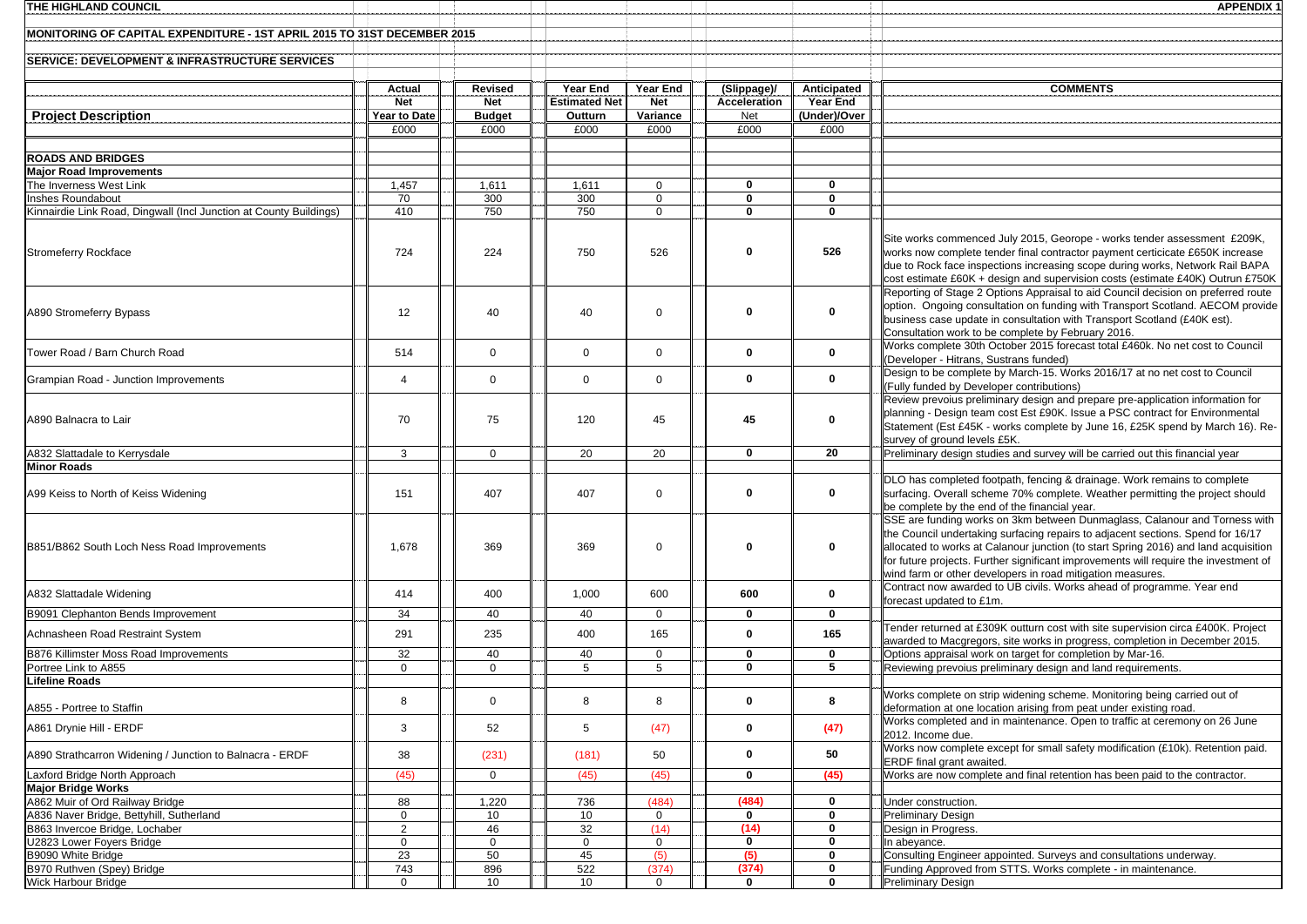| <b>THE HIGHLAND COUNCIL</b>                                                                  |                                  |                              |                                  |                        |                             |                         | <b>APPENDIX 1</b>                                                                                                                                                                                                                                                                                         |
|----------------------------------------------------------------------------------------------|----------------------------------|------------------------------|----------------------------------|------------------------|-----------------------------|-------------------------|-----------------------------------------------------------------------------------------------------------------------------------------------------------------------------------------------------------------------------------------------------------------------------------------------------------|
| MONITORING OF CAPITAL EXPENDITURE - 1ST APRIL 2015 TO 31ST DECEMBER 2015                     |                                  |                              |                                  |                        |                             |                         |                                                                                                                                                                                                                                                                                                           |
| <b>SERVICE: DEVELOPMENT &amp; INFRASTRUCTURE SERVICES</b>                                    |                                  |                              |                                  |                        |                             |                         |                                                                                                                                                                                                                                                                                                           |
|                                                                                              | <b>Actual</b><br><b>Net</b>      | <b>Revised</b><br><b>Net</b> | Year End<br><b>Estimated Net</b> | Year End<br><b>Net</b> | (Slippage)/<br>Acceleration | Anticipated<br>Year End | <b>COMMENTS</b>                                                                                                                                                                                                                                                                                           |
| <b>Project Description</b>                                                                   | Year to Date                     | <b>Budget</b>                | Outturn                          | Variance               | Net                         | (Under)/Over            |                                                                                                                                                                                                                                                                                                           |
|                                                                                              | £000                             | £000                         | £000                             | £000                   | £000                        | £000                    |                                                                                                                                                                                                                                                                                                           |
| Newhall Bridge (January Storms 2015)                                                         | 32                               | 200                          | 140                              | (60)                   | (60)                        | 0                       | Design In Progress. Land acquisition in progress. Ground investigation complete.<br>Utility negotiations in progress - BT advance works will delay start date.                                                                                                                                            |
| B861 Ness Bridge Refurbishment                                                               | $\overline{1}$                   | 10                           | 10                               | $\mathbf{0}$           | $\mathbf{0}$                | 0                       | Investigation                                                                                                                                                                                                                                                                                             |
| B863 Kinlochleven Viaduct                                                                    | $\Omega$                         | 10                           | 10                               | $\Omega$               | $\mathbf{0}$                | 0                       | Investigation                                                                                                                                                                                                                                                                                             |
| <b>Lifeline Bridges</b><br>A986 Chada - Lifeline Bridges                                     | 12                               | 101                          | 87                               | (14)                   | (14)                        | 0                       | Design in Progress                                                                                                                                                                                                                                                                                        |
| B8005 Bridge Replacements - Lifeline Bridges (5)                                             | $\overline{1}$                   | 37                           | 5                                | (32)                   | $\mathbf 0$                 | (32)                    | Scheme complete.                                                                                                                                                                                                                                                                                          |
| B8007 Glenmore Bridge - Lifeline Bridges                                                     | 31                               | 172                          | 86                               | (86)                   | (86)                        | 0                       | Design in Progress                                                                                                                                                                                                                                                                                        |
| C1112 Innis An Droighinn - Lifeline Bridges                                                  | $\Omega$                         | $\Omega$                     | 5                                | 5                      | $\mathbf 0$                 | 5                       | Works Complete - In Maintenance                                                                                                                                                                                                                                                                           |
| A855 Leasgary Bridge - Lifeline Bridges                                                      | $\mathbf 0$                      | 25                           | 10                               | (15)                   | (15)                        | 0                       | <b>Preliminary Design</b>                                                                                                                                                                                                                                                                                 |
| U1074 Ruthven (Abersky) Bridge - Lifeline Bridges                                            | 19                               | 135                          | 135                              | $\overline{0}$         | $\mathbf 0$                 | 0                       | Contract awarded.                                                                                                                                                                                                                                                                                         |
| Dulsie Bridge - Lifeline Bridges                                                             | $\mathbf 0$                      | 30                           | 20                               | (10)                   | (10)                        | 0                       | Preliminary Design starts in 2016. - consultant to be appointed.                                                                                                                                                                                                                                          |
| A837 Inveran Refurbishment - Lifeline Bridges<br>A831 Comar Refurbishment - Lifeline Bridges | $\overline{4}$<br>$\overline{1}$ | 125<br>25                    | 32<br>$5^{\circ}$                | (93)<br>(20)           | (93)<br>(20)                | 0<br>0                  | Design in Progress<br>Design in Progress                                                                                                                                                                                                                                                                  |
| <b>Structural Road Works</b>                                                                 |                                  |                              |                                  |                        |                             |                         |                                                                                                                                                                                                                                                                                                           |
| A861 Glenuig - Storm Damage                                                                  | 39                               | 10                           | 40                               | 30                     | $\mathbf 0$                 | 30                      | Scheme Complete.                                                                                                                                                                                                                                                                                          |
|                                                                                              |                                  |                              |                                  |                        |                             |                         |                                                                                                                                                                                                                                                                                                           |
| <b>ACTIVE TRAVEL</b><br>ERDF - Green & Active Travel - Millburn Road                         | 79                               | (251)                        | (251)                            | $\mathbf{0}$           | $\mathbf{0}$                | 0                       | Millburn Road work complete November 2014. Prepare H and S file and as built<br>drawings, Road Safety Audit identified works May 2015 £21K. Defects in white<br>lining repaired in November 2015 at contractors cost. Retention will be paid in<br>January 2016 £11,600.                                  |
| Park & Ride and Bus Priority Measures                                                        | $\mathbf 0$                      | 30                           | $\mathbf 0$                      | (30)                   | $\mathbf 0$                 | (30)                    |                                                                                                                                                                                                                                                                                                           |
| <b>Beauly Pedestrian Improvements</b>                                                        | $\overline{4}$                   | $\mathbf 0$                  | 5                                | 5                      | 5                           | 0                       |                                                                                                                                                                                                                                                                                                           |
| Cycling, Walking & Safer Streets                                                             | 275                              | 245                          | 245                              | $\mathbf 0$            | $\mathbf 0$                 | 0                       | Projects now at tender or let and will spend to the full budget amount.                                                                                                                                                                                                                                   |
| 20mph Zones                                                                                  | 15                               | 142                          | 50                               | (92)                   | (50)                        | (42)                    | Designs in progress and works progressing.                                                                                                                                                                                                                                                                |
|                                                                                              |                                  |                              |                                  |                        |                             |                         |                                                                                                                                                                                                                                                                                                           |
| <b>LEISURE FACILITIES</b>                                                                    |                                  |                              |                                  |                        |                             |                         |                                                                                                                                                                                                                                                                                                           |
| <b>Torvean Golf Course</b><br><b>Canal Parks Enhancement</b>                                 | 81<br>289                        | 3,126<br>250                 | 3,126<br>350                     | $\overline{0}$<br>100  | 0<br>100                    | 0<br>$\mathbf 0$        |                                                                                                                                                                                                                                                                                                           |
|                                                                                              |                                  |                              |                                  |                        |                             |                         |                                                                                                                                                                                                                                                                                                           |
| <b>FLOOD PREVENTION</b>                                                                      |                                  |                              |                                  |                        |                             |                         |                                                                                                                                                                                                                                                                                                           |
| <b>Flood Prevention Schemes</b>                                                              |                                  |                              |                                  |                        |                             |                         |                                                                                                                                                                                                                                                                                                           |
| River Ness Flood Prevention - Tidal Section (Incl Streetscaping)                             | 7,114                            | 7,522                        | 7,522                            | $\mathbf 0$            | $\mathbf 0$                 | $\mathbf 0$             |                                                                                                                                                                                                                                                                                                           |
|                                                                                              | 353                              | $\mathbf 0$                  | 353                              | 353                    | $\mathbf 0$                 | 353                     | Works complete. Anticipated compensation payment settlement included this                                                                                                                                                                                                                                 |
| South West Inverness Storm Water Relief                                                      |                                  |                              |                                  |                        |                             |                         | financial year.                                                                                                                                                                                                                                                                                           |
| Acharacle Flood Prevention                                                                   | 5                                | 51                           | 26                               | (25)                   | $\mathbf 0$                 | (25)                    | Retention £4K - August 2015. Additional detail instructed at headwalls CE £11,500<br>August 2015.<br>Ground investigation complete. Developing flood prevention scheme for approval                                                                                                                       |
| Smithton / Culloden Flood Alleviation<br><b>Major Flood Schemes</b>                          | 205                              | 570                          | 570                              | $\mathbf 0$            | 0                           | $\mathbf 0$             | in April/May.                                                                                                                                                                                                                                                                                             |
|                                                                                              |                                  |                              |                                  |                        |                             |                         | JBA appointed to progress flood protection scheme for Drumnadrochit and                                                                                                                                                                                                                                   |
| River Enrick FPW / NFMS                                                                      | 31                               | 37                           | 37                               | $\mathbf 0$            | $\mathbf 0$<br>$\mathbf 0$  | 0                       | Kilmichael. £30K estimated outrun                                                                                                                                                                                                                                                                         |
| Dell Burn                                                                                    | $\mathbf 0$                      | $\mathbf 0$                  | $\mathbf 0$                      | $\mathbf{0}$           |                             | 0                       | Project to be developed through the Inverness ICS, which commences 2016<br>Design work ongoing on Land & Utilities. JBA appointed to re-assess flood                                                                                                                                                      |
| Caol FPW                                                                                     | 321                              | 250                          | 400                              | 150                    | 150                         | 0                       | mapping and finalise flood levels for various return periods. Scheme development<br>ongoing. Ground Investigation contract in September £80K. Submit FPO to<br>committee in November for approval. Published in April 2016 - formal objection<br>period. Advance works to relocate BT fibre cables £120K. |
| Mill Burn FPS                                                                                | 9                                | 10                           | 10                               | $\mathbf{0}$           | 0                           | 0                       | Ongoing assessment of survey results and scheme options. Progressing<br>construction consents.                                                                                                                                                                                                            |
| <b>Feabuie Culvert Replacement</b>                                                           | 8                                | 39                           | 41                               | 2                      | $\mathbf 0$                 | $\mathbf{2}$            | Design work ongoing. Commissioning utility diversions this year. May be possibility<br>to accelerate BT diversion work (£160k) if necessary/permitted.                                                                                                                                                    |
| River Gynack FPS / NFMS                                                                      | 25                               | 22                           | 25                               | 3                      | 3                           | 0                       | Pitmain Estate developing scheme. Works planned for 2016. Aiming to develop<br>scope to commission consultants by April 2016                                                                                                                                                                              |
| Scalesburn, Wick - Flooding                                                                  | 4                                | 50                           | 50                               | $\mathbf 0$            | 0                           | 0                       | Design work ongoing.                                                                                                                                                                                                                                                                                      |
| River Peffery - FPS / NFMS                                                                   | 6                                | 75                           | 75                               | $\overline{0}$         | $\mathbf 0$                 | $\mathbf 0$             | Consultants about to be appointed to develop FPS and NFMS.                                                                                                                                                                                                                                                |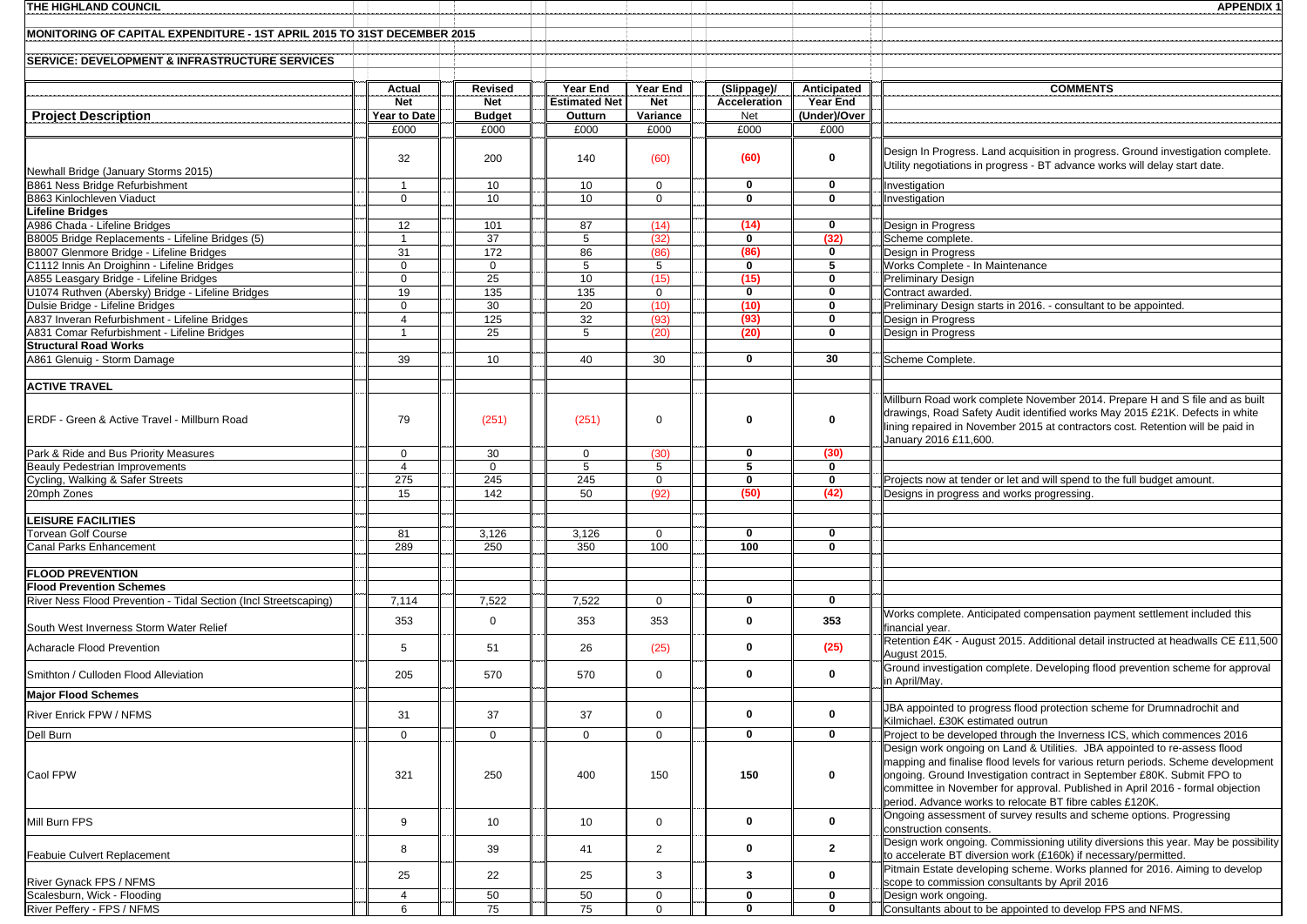| <b>THE HIGHLAND COUNCIL</b>                                              |                      |                       |                      |                            |                            |                          | <b>APPENDIX 1</b>                                                                                                                                                              |
|--------------------------------------------------------------------------|----------------------|-----------------------|----------------------|----------------------------|----------------------------|--------------------------|--------------------------------------------------------------------------------------------------------------------------------------------------------------------------------|
| MONITORING OF CAPITAL EXPENDITURE - 1ST APRIL 2015 TO 31ST DECEMBER 2015 |                      |                       |                      |                            |                            |                          |                                                                                                                                                                                |
| <b>SERVICE: DEVELOPMENT &amp; INFRASTRUCTURE SERVICES</b>                |                      |                       |                      |                            |                            |                          |                                                                                                                                                                                |
|                                                                          | Actual               | Revised               | Year End             | Year End                   | (Slippage)/                | Anticipated              | <b>COMMENTS</b>                                                                                                                                                                |
|                                                                          | <b>Net</b>           | <b>Net</b>            | <b>Estimated Net</b> | <b>Net</b>                 | Acceleration               | Year End<br>(Under)/Over |                                                                                                                                                                                |
| <b>Project Description</b>                                               | Year to Date<br>£000 | <b>Budget</b><br>£000 | Outturn<br>£000      | Variance<br>£000           | Net<br>£000                | £000                     |                                                                                                                                                                                |
| Auldearn Burn FPS / NFMS                                                 | 3                    | 10                    | 10                   | $\Omega$                   | $\mathbf 0$                | 0                        | Scheme to be developed via consultants along with River Nairn- delayed until later<br>2016.                                                                                    |
| Golspie - FPS / NFMS                                                     | 2                    | 50                    | 50                   | $\Omega$                   | $\mathbf 0$                | 0                        | Scheme to be developed via consultants along with River Thurso- delayed until<br>later 2016.                                                                                   |
| Kirkhill Watercourse Diversion                                           | $\overline{7}$       | 0                     | 15                   | 15                         | 15                         | 0                        | Design/ contract works ongoing. Aim to construct later 2016.                                                                                                                   |
| Dingwall SWMP                                                            | $\mathbf 0$          | $\mathbf{0}$          | 5                    | 5                          | 5                          | 0                        | On hold.                                                                                                                                                                       |
| <b>WASTE MANAGEMENT</b>                                                  |                      |                       |                      |                            |                            |                          |                                                                                                                                                                                |
| <b>Landfill Extensions</b>                                               |                      |                       |                      |                            |                            |                          |                                                                                                                                                                                |
| Landfill Capacity Extensions - Ph B & C Seater - Cell 9 & 10             | 64                   | 80                    | 80                   | $\mathbf 0$                | $\mathbf 0$                | 0                        | Preparation for works contract for Cell 11 and 12 with continued restoration of cap<br>to Cell 6. Tenders issued in February 2016. Works contract start in May 16<br>$£2M+$ ). |
| <b>Landfill Restorations</b><br>Seater Landfill Restoration Programme    | 16                   | 247                   | 97                   | (150)                      | (150)                      | $\mathbf 0$              | Future cell development under design.                                                                                                                                          |
|                                                                          |                      |                       |                      |                            |                            |                          | Short contract Issued November 2015, quotation return December 2015. Site                                                                                                      |
| Crofthaugh Remedial Works to Landfill Site                               | 15                   | 8                     | 54                   | 46                         | $\mathbf 0$                | 46                       | works anticipated in Feb / March 2016 < £50K.                                                                                                                                  |
| <b>Waste Management Strategy</b><br>Plant, Infrastructure & Banks        | 182                  | 275                   | 275                  | $\mathbf 0$                | $\mathbf{0}$               | 0                        | On target to achieve agreed spend of £275K by the end of this financial year.                                                                                                  |
|                                                                          |                      |                       |                      |                            |                            |                          |                                                                                                                                                                                |
| <b>FERRIES AND HARBOURS</b>                                              |                      |                       |                      |                            |                            |                          |                                                                                                                                                                                |
| Sconser Ferry Terminal                                                   | $\overline{2}$       | (41)                  | (41)                 | $\mathbf 0$                | $\mathbf{0}$               | 0                        | Construction works now complete and fully operational. ERDF grant to be<br>received.                                                                                           |
| Parks and Play Areas - Development                                       |                      |                       |                      |                            |                            |                          |                                                                                                                                                                                |
| Inshes Park (Phases 1 to 3)                                              | (159)                | (18)                  | (18)                 | $\mathbf 0$                | $\mathbf{0}$               | 0                        | Phase 1 works complete. Await instruction to proceed with Phase 2 when funding<br>is available.                                                                                |
| STRATEGIC ASSET MANAGEMENT                                               |                      |                       |                      |                            |                            |                          |                                                                                                                                                                                |
| Health & Safety & Statutory Compliance                                   | 1,804                | 3,560                 | 4,560                | 1,000                      | 1,000                      | 0                        | Urgent additional health & safety and compliance works required across the<br>Council's property portfolio.                                                                    |
| <b>Starter Business Units Inverness</b>                                  | 92                   | (376)                 | (376)                | $\mathbf 0$                | $\mathbf 0$                | $\mathbf 0$              | Units complete. ERDF grant funding to be received.                                                                                                                             |
| <b>Office Rationalisation</b>                                            |                      |                       |                      |                            |                            |                          |                                                                                                                                                                                |
| Wick Office<br>Academy Cottage Dingwall                                  | 308<br>66            | 499<br>$\mathbf{0}$   | 349<br>66            | (150)<br>66                | (150)<br>$\mathbf 0$       | $\mathbf 0$<br>66        |                                                                                                                                                                                |
| Dingwall Office Rationalisation                                          | 9                    | 0                     | 3                    | 3                          | $\mathbf 0$                | $\overline{\mathbf{3}}$  |                                                                                                                                                                                |
| Fort William Office Rationalisation                                      | 275                  | 761                   | 361                  | (400)                      | (400)                      | 0                        |                                                                                                                                                                                |
| Kingussie Office Rationalisation                                         | 928                  | 1,439                 | 1,399                | (40)                       | (40)                       | 0                        |                                                                                                                                                                                |
| <b>Energy Management</b><br><b>CEEF</b>                                  | 279<br>187           | 2,598<br>0            | 2,598<br>$\mathbf 0$ | $\mathbf 0$<br>$\mathbf 0$ | $\mathbf 0$<br>$\mathbf 0$ | 0<br>0                   | Budget on track to fully spend by end of the financial year.                                                                                                                   |
|                                                                          |                      |                       |                      |                            |                            |                          |                                                                                                                                                                                |
| <b>HOUSING (NON HRA)</b>                                                 |                      |                       |                      |                            |                            |                          |                                                                                                                                                                                |
| National Housing Trust Advances                                          | 5,069                | 2,506                 | 2,506                | 0                          | 0                          | 0                        | The Council has received additional consent to borrow over and above the orginal<br>budget.                                                                                    |
| <b>Private Sector Housing Grants</b>                                     | 990                  | 3,009                 | 3,009                | $\Omega$                   | $\mathbf 0$                | $\mathbf 0$              | Commitments indicate spend will be achieved in current year.                                                                                                                   |
| PLANNING & DEVELOPMENT                                                   |                      |                       |                      |                            |                            |                          |                                                                                                                                                                                |
| Town & Countryside Regeneration                                          | 150                  | 496                   | 581                  | 85                         | 85                         | $\mathbf 0$              | Delivery of some projects will commence in FY15/16 and complete in FY16/17.<br>Underspends therefore committed for carry forward to FY16/17.                                   |
| Visitor Management                                                       | 118                  | 729                   | 689                  | (40)                       | (40)                       | 0                        | Delivery of some projects will commence in FY15/16 and complete in FY16/17.<br>Underspends therefore committed for carry forward to FY16/17.                                   |
| Misc Assets, Bridges & Structures                                        | 47                   | 470                   | 355                  | (115)                      | (115)                      | 0                        | Delivery of some projects will commence in FY15/16 and complete in FY16/17.<br>Underspends therefore committed for carry forward to FY16/17.                                   |
| Glen Brittle Footbridge Replacement                                      | 33                   | 139                   | 56                   | (83)                       | (83)                       | 0                        | Community Access Critical - Funded by Planning & Development - Delayed by<br>land negotiations.                                                                                |
| Green Networks, Core Paths & Long Distance Routes                        | 93                   | 202                   | 202                  | $\mathbf 0$                | $\bf{0}$                   | 0                        | Delivery of some projects will commence in FY15/16 and complete in FY16/17.<br>Underspends therefore committed for carry forward to FY16/17.                                   |
| Vacant & Derelict Land Fund<br>Smart City - Digital Projects             | (2, 448)<br>13       | 0<br>$\mathbf 0$      | 0<br>15              | 0<br>15                    | $\bf{0}$<br>15             | 0<br>$\mathbf 0$         | Grant Funded. Projects deliverability currently under review.                                                                                                                  |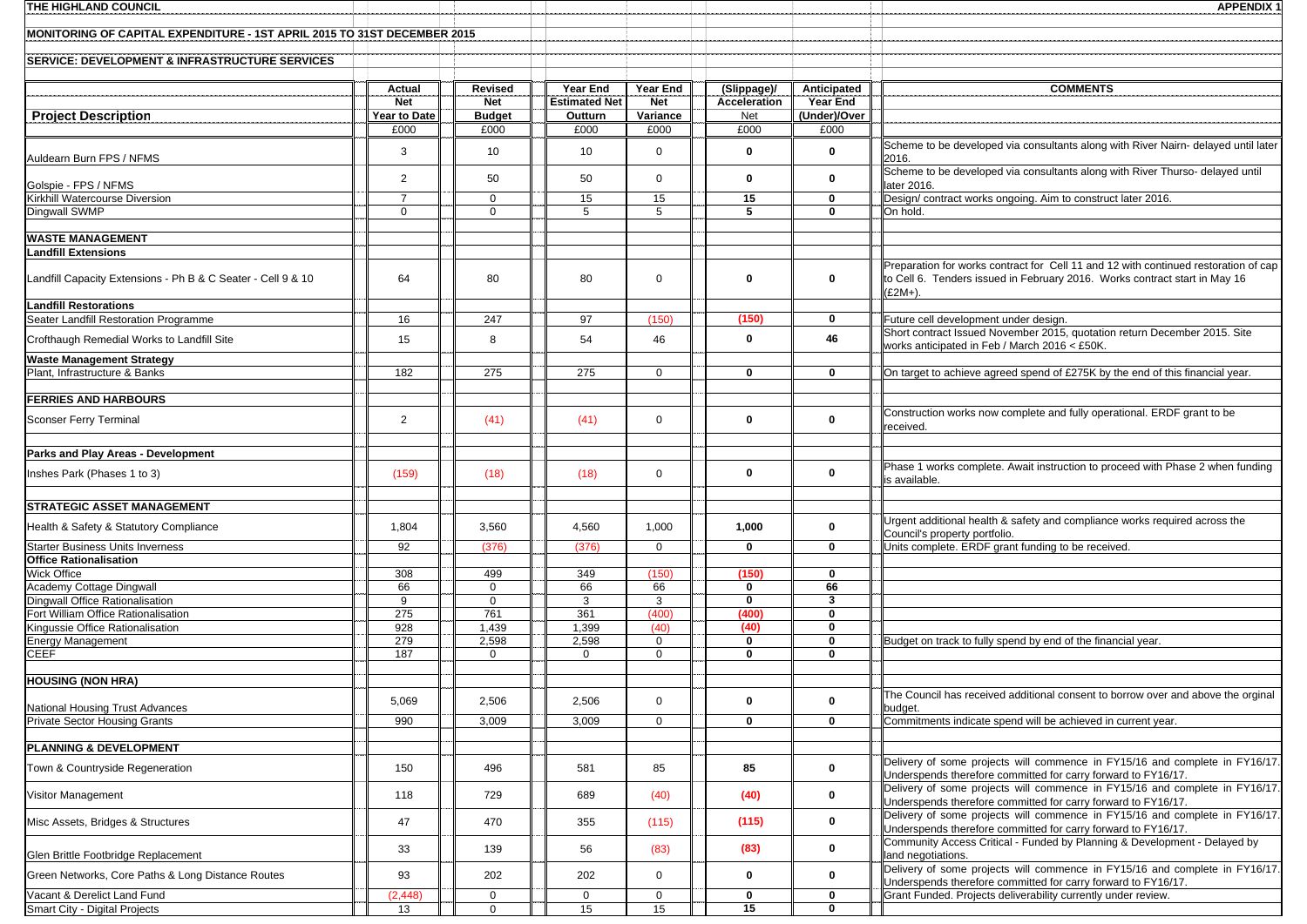| <b>THE HIGHLAND COUNCIL</b>                                              |              |               |                        |                 |              |                 | <b>APPENDIX 1</b> |
|--------------------------------------------------------------------------|--------------|---------------|------------------------|-----------------|--------------|-----------------|-------------------|
|                                                                          |              |               |                        |                 |              |                 |                   |
| MONITORING OF CAPITAL EXPENDITURE - 1ST APRIL 2015 TO 31ST DECEMBER 2015 |              |               |                        |                 |              |                 |                   |
|                                                                          |              |               |                        |                 |              |                 |                   |
| <b>SERVICE: DEVELOPMENT &amp; INFRASTRUCTURE SERVICES</b>                |              |               |                        |                 |              |                 |                   |
|                                                                          |              |               |                        |                 |              |                 |                   |
|                                                                          |              |               |                        |                 |              |                 |                   |
|                                                                          | Actual       | Revised       | Year End               | <b>Year End</b> | (Slippage)/  | Anticipated     | <b>COMMENTS</b>   |
|                                                                          | <b>Net</b>   | <b>Net</b>    | <b>Estimated Net I</b> | <b>Net</b>      | Acceleration | <b>Year End</b> |                   |
|                                                                          | Year to Date | <b>Budget</b> | Outturn                | Variance        | Net          | (Under)/Over    |                   |
| <b>Project Description</b>                                               | £000         | £000          | £000                   | £000            | £000         | £000            |                   |
|                                                                          |              |               |                        |                 |              |                 |                   |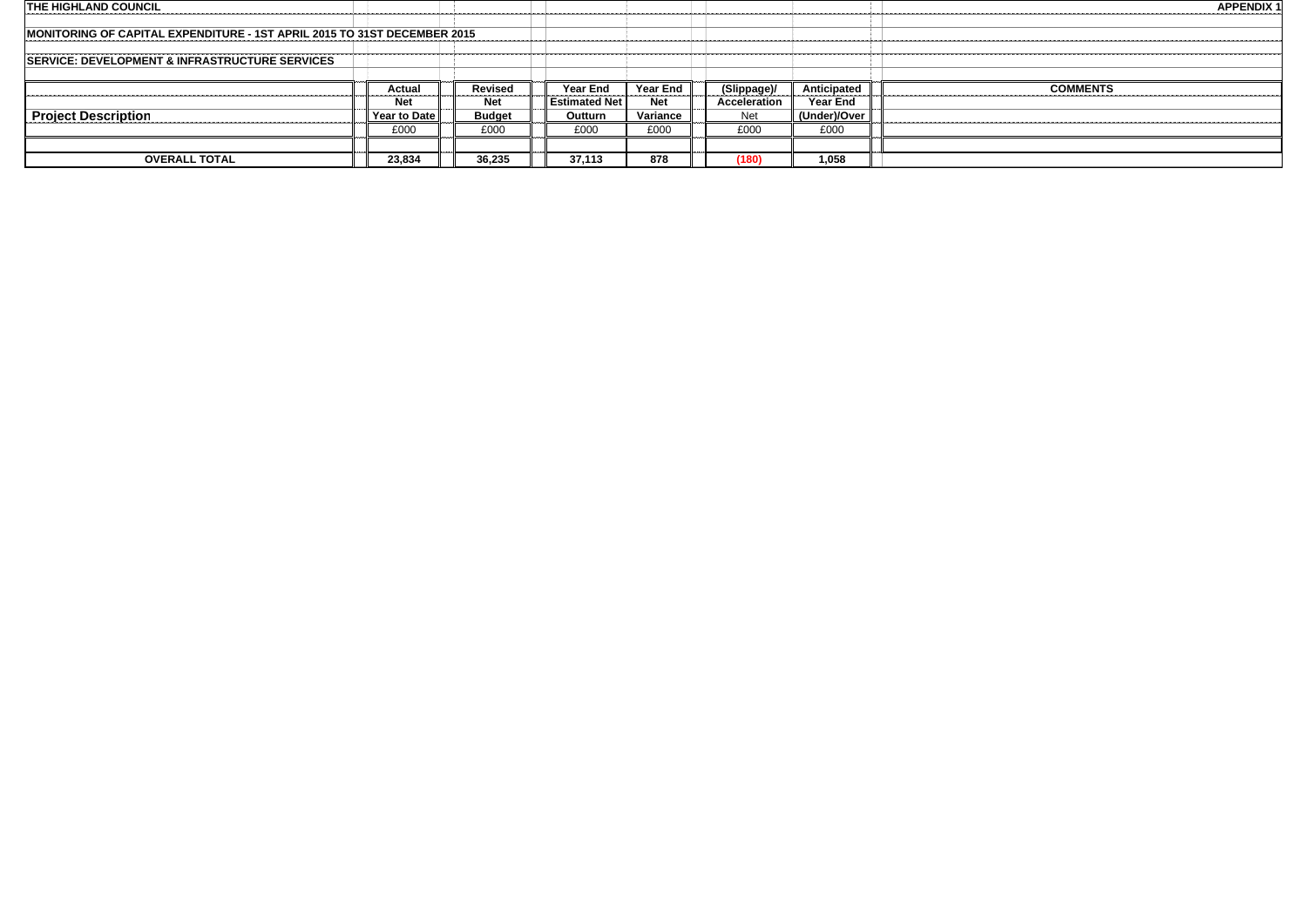#### **THE HIGHLAND COUNCIL**

#### **MONITORING OF CAPITAL EXPENDITURE - Projects Over £1m**

#### **SERVICE: DEVELOPMENT & INFRASTRUCTURE SERVICES**

|                                                         | Aprroved          | <b>Current</b> | <b>Total</b>         | Forecast             | <b>Forecast</b>       |                   | <b>Project Completion Dates</b> |
|---------------------------------------------------------|-------------------|----------------|----------------------|----------------------|-----------------------|-------------------|---------------------------------|
|                                                         | <b>Budget</b>     | Approved       | Project              | <b>Total Project</b> | <b>End of Project</b> | <b>Planned at</b> | <b>Current</b>                  |
| <b>Project Description</b>                              | <b>March 2015</b> | <b>Budget</b>  | <b>Spend to Date</b> | Spend                | Variance              | <b>March 2015</b> | <b>Estimate</b>                 |
|                                                         | £000              | £000           | £000                 | £000                 | £000                  |                   |                                 |
|                                                         |                   |                |                      |                      |                       |                   |                                 |
| <b>ROADS AND BRIDGES</b>                                |                   |                |                      |                      |                       |                   |                                 |
| <b>Major Road Improvements</b>                          |                   |                |                      |                      |                       |                   |                                 |
| The Inverness West Link                                 | 43.352            | 43.352         | 2,236                | 43,352               | $\bf{0}$              | Mar 2021          | <b>Mar 2021</b>                 |
| Inshes Roundabout                                       | 6,975             | 6,975          | 240                  | 6,975                | $\bf{0}$              | Mar 2020          | <b>Mar 2020</b>                 |
| Kinnairdie Link Road, Dingwall (Incl Junction at County |                   |                |                      |                      |                       |                   |                                 |
| Buildings)                                              | 7,258             | 7,258          | 490                  | 7,258                | $\bf{0}$              | Mar 2019          | <b>Mar 2019</b>                 |
| <b>Major Bridge Works</b>                               |                   |                |                      |                      |                       |                   |                                 |
| A862 Muir of Ord Railway Bridge                         | 5,360             | 5,360          | 274                  | 5,360                | $\bf{0}$              | Mar 2018          | <b>Mar 2018</b>                 |
| B970 Ruthven (Spey) Bridge                              | 1.150             | 1.150          | 870                  | 1,150                | $\bf{0}$              | Mar 2016          | <b>Mar 2016</b>                 |
| B9090 White Bridge, Cawdor                              | 2,250             | 2,250          | 23                   | 2,250                | 0                     | Mar 2019          | Mar 2019                        |
|                                                         |                   |                |                      |                      |                       |                   |                                 |
| <b>LEISURE FACILITIES</b>                               |                   |                |                      |                      |                       |                   |                                 |
| Torvean Golf Course                                     | 8.227             | 8.227          | 450                  | 8,227                | $\mathbf 0$           | Mar 2019          | Mar 2019                        |
| <b>Canal Parks Enhancement</b>                          | 4.144             | 4.144          | 470                  | 4,144                | $\bf{0}$              | Mar 2018          | <b>Mar 2018</b>                 |
|                                                         |                   |                |                      |                      |                       |                   |                                 |
| <b>FLOOD PREVENTION</b>                                 |                   |                |                      |                      |                       |                   |                                 |
| <b>Flood Prevention Schemes</b>                         |                   |                |                      |                      |                       |                   |                                 |
| River Ness Flood Prevention - Tidal Section (Incl       | 34,708            | 34,708         | 33,847               | 34,708               | 0                     | Mar 2017          | <b>Mar 2017</b>                 |
| Streetscaping)                                          |                   |                |                      |                      |                       |                   |                                 |
|                                                         |                   |                |                      |                      |                       |                   |                                 |
| <b>STRATEGIC ASSET MANAGEMENT</b>                       |                   |                |                      |                      |                       |                   |                                 |
| <b>Wick Office</b>                                      | 8,500             | 8,500          | 8,309                | 8,500                | $\mathbf{0}$          | Mar 2016          | Aug 2016                        |
| Fort William Office Rationalisation                     | 5.801             | 5.801          | 372                  | 5,801                | $\bf{0}$              | Mar 2017          | <b>Mar 2018</b>                 |
| Kingussie Office Rationalisation                        | 1.994             | 1,994          | 1.183                | 1,994                | $\bf{0}$              | Mar 2016          | <b>Mar 2017</b>                 |
|                                                         |                   |                |                      |                      |                       |                   |                                 |
|                                                         |                   |                |                      |                      |                       |                   |                                 |
| <b>OVERALL TOTAL</b>                                    | 129,719           | 129,719        | 48,764               | 129,719              | $\mathbf 0$           |                   |                                 |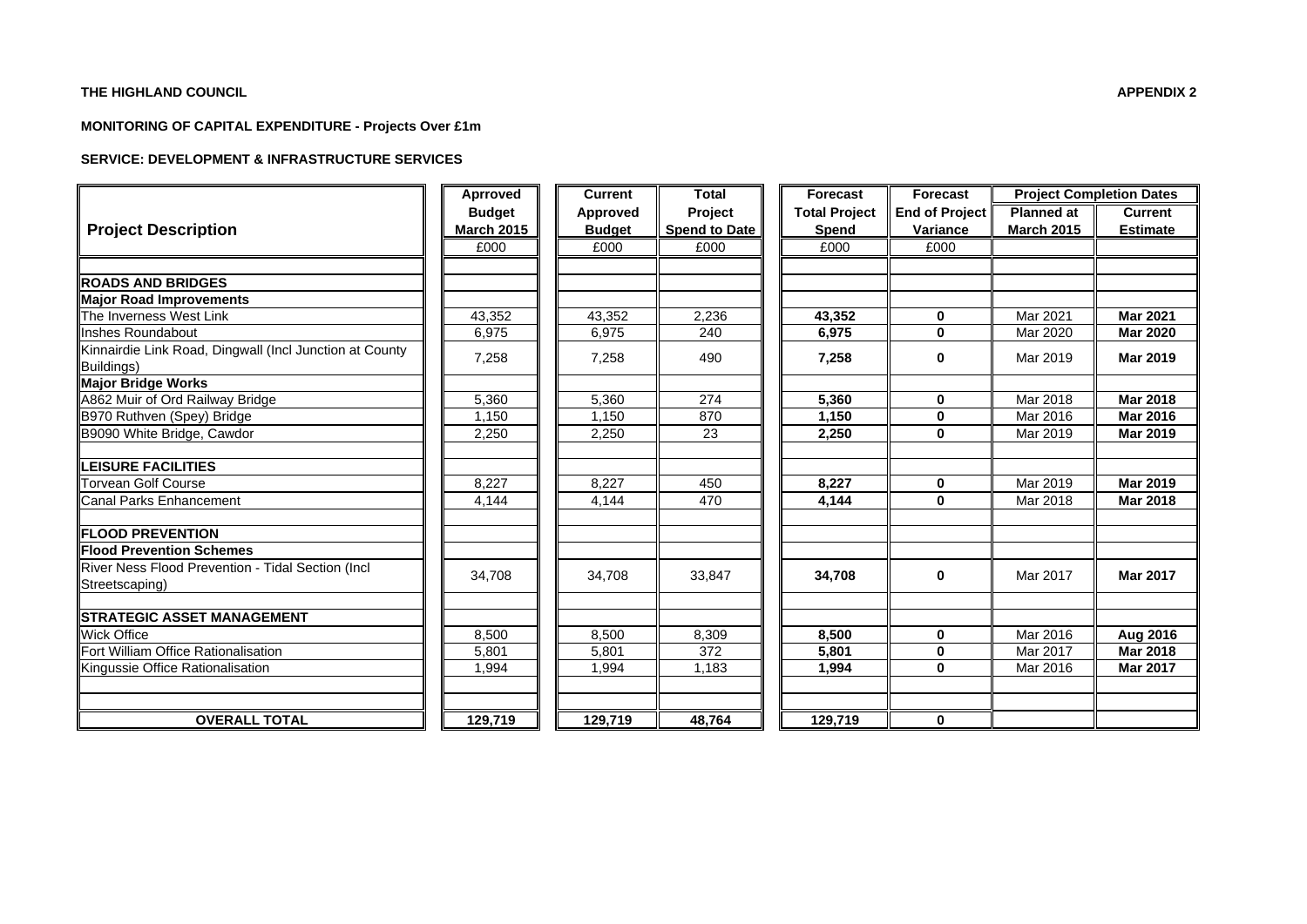# **Appendix - B9091 Clephanton Bends Road Improvement**

# **Report to Planning Development & Infrastructure Committee 17th February 2016**

The B9006/B9091 provides a link between the Cawdor/Clephanton/Croy areas into Inverness via Culloden Moor. The location of the Clephanton Bends (also known as the "Leafy Bends") on the B9091 is shown in the plan below



An improvement of the road alignment at the Clephanton Bends was identified by TEC Services in 2012 as a priority for health and safety reasons because of its poor accident record including 2 fatal accidents. The 10 year collision plot is shown below.